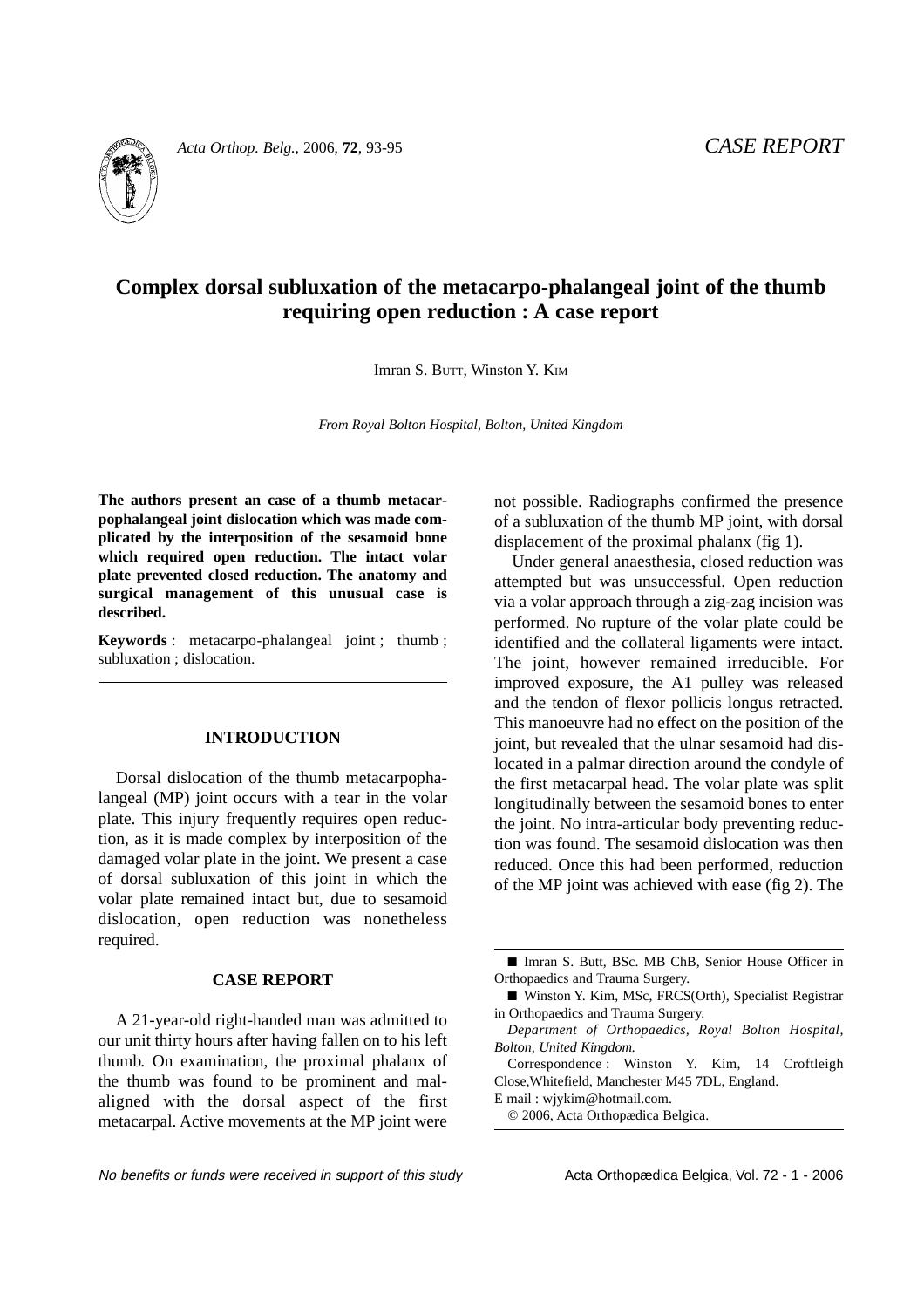

*Fig. 1.* — a. Preoperative radiograph of thumb MCP joint showing subluxation and sesamoid bone interposition (Arrow); b. Preoperative oblique radiograph demonstrating subluxation of thumb MCP joint.

volar plate was repaired and the wound closed. The reduction was protected using a dorsal blocking splint, which was removed after two weeks. Active exercises were then commenced. At 9 weeks the patient had regained full motion and function, with stability identical to the contra-lateral, uninjured thumb.

## **DISCUSSION**

The MP joint of the thumb is a condyloid (hinged) joint, with a quadrilateral rather than spherical metacarpal head. The volar plate of the thumb MP joint is adherent to two sesamoid bones that articulate with the metacarpal head. The ulnar